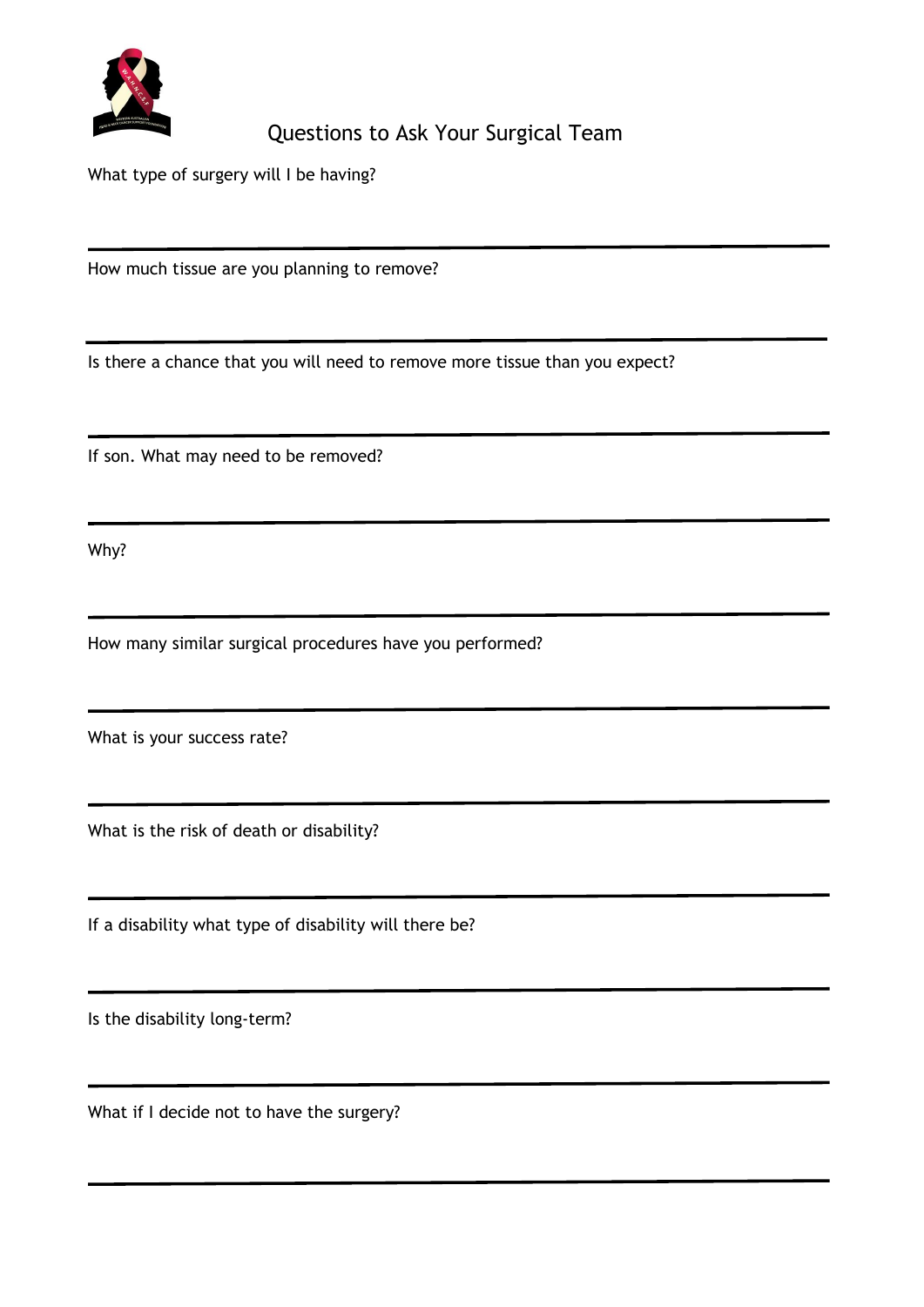

## Questions to Ask Your Surgical Team

How long does the surgery take?

Will my family be updated about what is going on while I am in surgery?

Once the surgery is over, where will I be recovering?

What type of wires and tubes can I expect to be in place when I wake up?

Will I look different after surgery?

Will it be permanent?

Will I be able to breath normally after surgery?

If not, what can I expect?

Will I be able to eat normally after surgery?

If not, what can I expect?

Will I be able to speak normally after surgery?